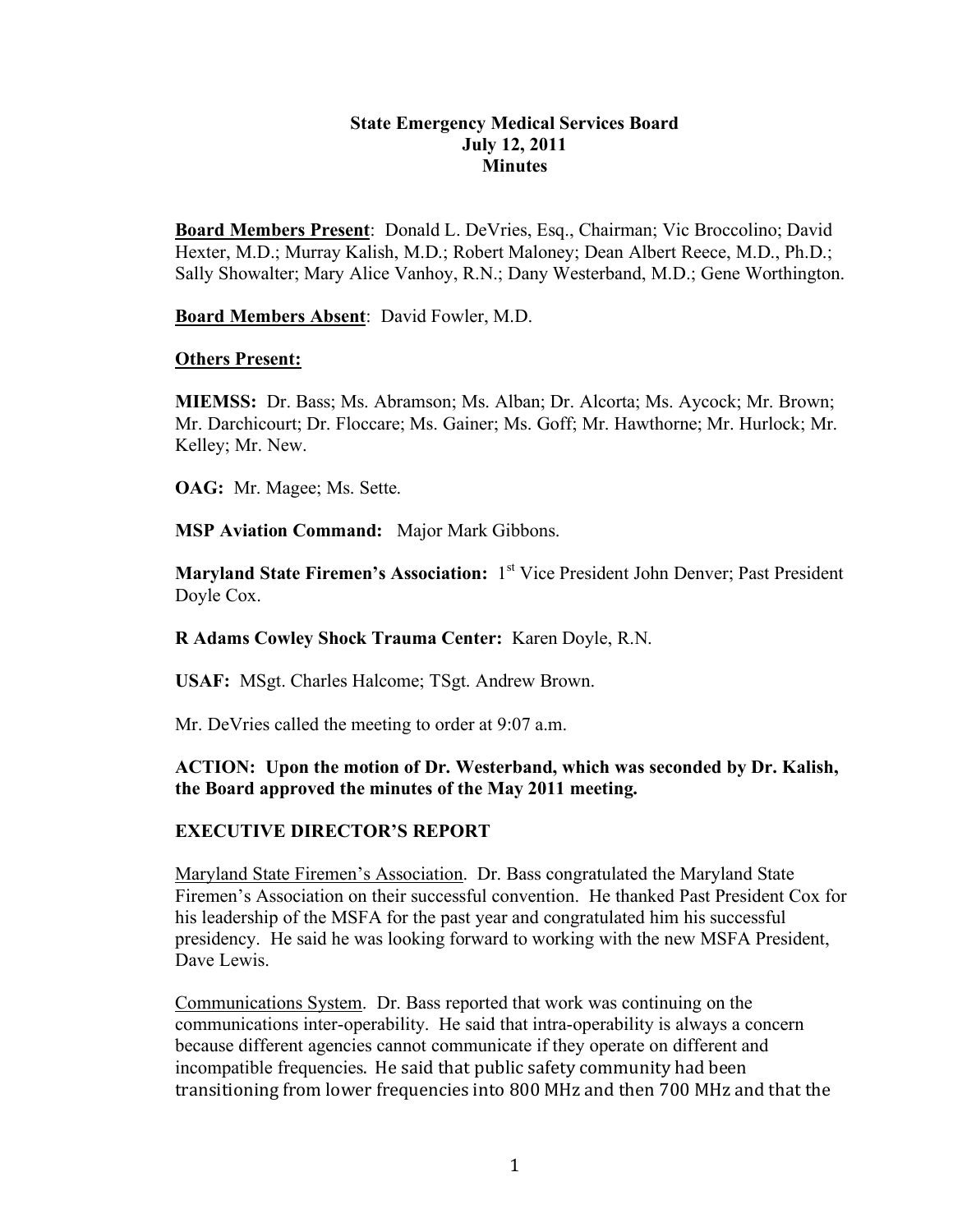state had been trying to build a statewide backbone that could accommodate 700 MHz and 800MHz, thus achieving interoperability among state agencies and with locals. Unfortunately, in the 1990's, the 800 MHz frequencies were lost, dictating reliance on the 700 MHz frequencies. At present, a contract has been awarded and state is rolling out the 700 MHz system. Left unanswered, however, is the future of EMS communications, since EMS communications are currently not intra-operable with other entities. Further complicating this, the medical channels that EMS uses (UHF) may be eliminated, despite the fact that we have recently modernized our equipment to comply with current FCC rules. He said that staff is meeting with the contractors and with the various intra-operability groups to grapple with the various issues.

eMEDS. Dr. Bass reported that after a successful pilot project, the agency is working on a statewide roll-out. He said that most jurisdictions have decided to use eMEDS.

Helicopter Billing Study. Dr. Bass reminded the Board that the 2011 Joint Chairmen's Report included language requiring completion of a study to evaluate the legality, feasibility and ramifications of insurance provider billing for MSP medevac services. Dr. Bass said that the study group would soon convene to begin the study which is due to the General Assembly on January 1, 2012. Mr. DeVries asked that any Board member interested in working on the study to let him know.

EMS Plan. Dr. Bass said that work on updating the State EMS Plan would soon begin.

Trauma Study. Dr. Bass said that MIEMSS is continuing to work with the Maryland Health Care Commission (MHCC) on the Trauma Study that is examining the levels and geographic distribution of Maryland's trauma centers. He said that the MHCC's focus is primarily on the fiscal implications of establishing a lower level trauma center. He said that the MHCC had recently secured an outside contractor to help with some of the analyses that needed to be completed.

# STATEWIDE EMS ADVISORY COUNCIL

Dr. Kalish reported that SEMSAC had approved the following protocol changes: (1) a change to the EMS DNR Protocol to accommodate the new MOLST form; (2) the addition of the designated cardiac interventional centers; and (3) the modification of the public access AED protocol.

# R ADAMS COWLEY SHOCK TRAUMA CENTER

Ms. Doyle reported that patient volume is high and has remained so throughout the fiscal year. She said that beds occupied is about the same as last year's, and that the number of OR cases are slightly higher. She said that Capacity Alerts have remained minimal throughout the year. She said she would provide a more detailed report at a future Board meeting. Ms. Doyle also said that construction on the new facility is going well. She said that the new building should be open in the Fall of 2013.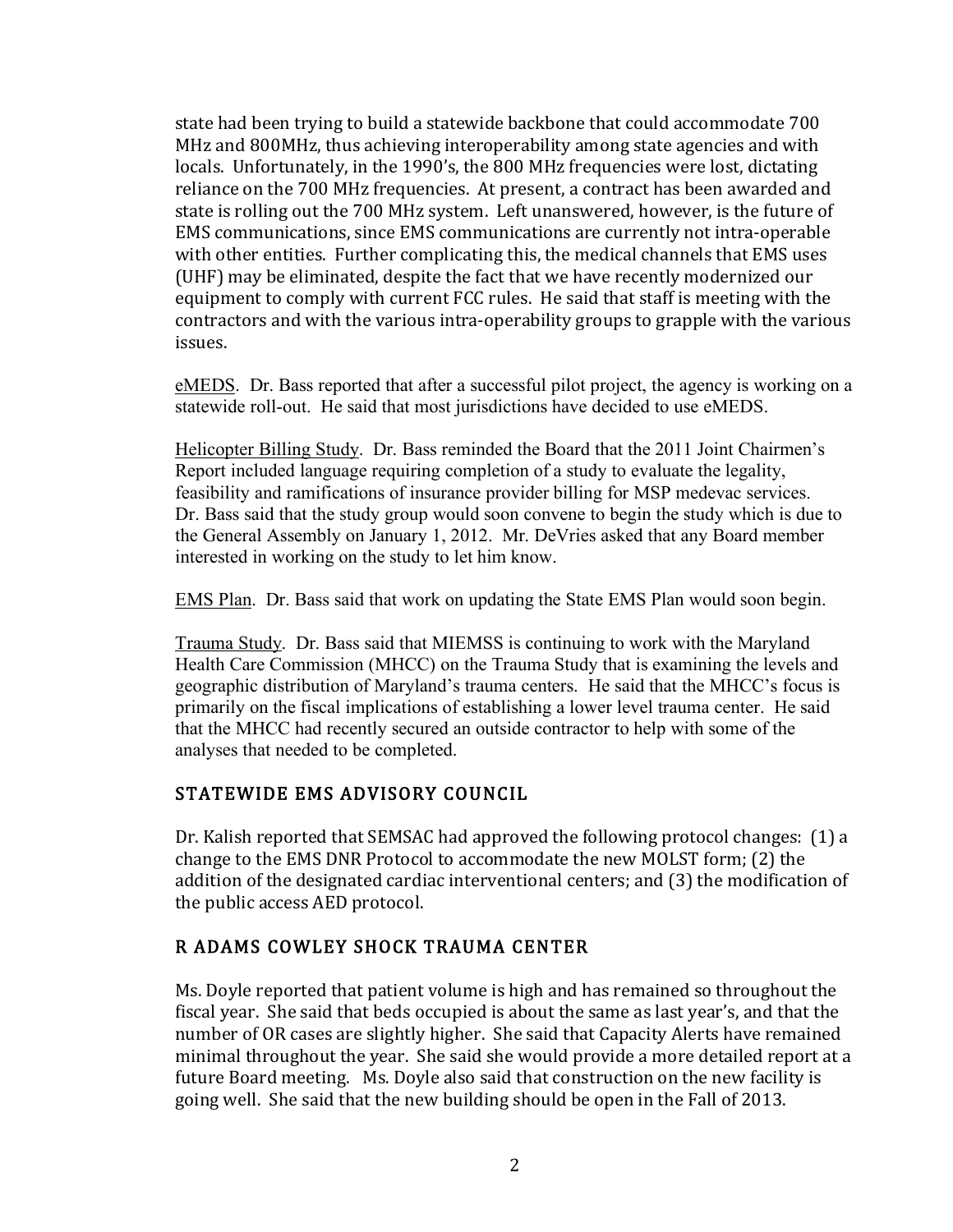# LEGISLATIVE REPORT

Ms. Gainer reported that the Legislative Budget Analyst for MIEMSS would be visiting the agency on July  $14<sup>th</sup>$ .

# UPDATE ON ACTIVITIES

MSP Aviation Command. Major Gibbons reported that Jim Haley, the Procurement Officer for the new helicopters, had been ill and was recuperating. He said that the first delivery date for the new helicopters is May 2012. He reviewed current MSP activities and said that the number of scene transports had increased. He updated the Board on helicopter maintenance needs, nothing that four  $(4)$  aircraft are currently in "T" inspections. He said that the Dynamic Deployment operation was continuing through Labor Day. He said that personnel were working on acquiring the flight training device that had been approved by the Legislature.

Maryland State Firemen's Association. Mr. DeVries thanked Past President Doyle Cox for his excellent leadership of the MSFA during the past year and said that the Board was grateful for all his hard work. He also congratulated Board member Gene Worthington who had received the MSFA's Robert H. Shimer Administrator of the Year Award and MIEMSS Ombudsman Phil Hurlock who had received the MSFA's Gladhill-Thompson Trophy.

Past President Cox thanked Jim Brown, Brian Slack, and Gail Kostas for all the work they do to help the MSFA and the citizens of Maryland and presented them with a plaque in recognition of their efforts. He noted that Chris Hyzer, of MIEMSS, was also elected to the MSFA Hall of Fame. He said he had enjoyed working with the Board and looked forward to future collaboration.

# OLD BUSINESS

Proposed Regulation Change – Protocol Review Committee – COMAR 30.03.05.02. Mr. Magee said that a modification to the regulations had been drafted to better specify the members of the Protocol Review Committee.

## ACTION: Upon the motion of Mr. Broccolino, which was seconded by Ms. Vanhoy, the Board approved the draft modification for publication as a proposed regulation.

Proposed Regulation Change – Incorporation by Reference – COMAR 30.01.02.01. Mr. Magee asked the Board to approve a draft amendment to 30.01.02.01 to update the EMS Protocols and the Trauma Data Dictionaries which are incorporated by reference in the regulations.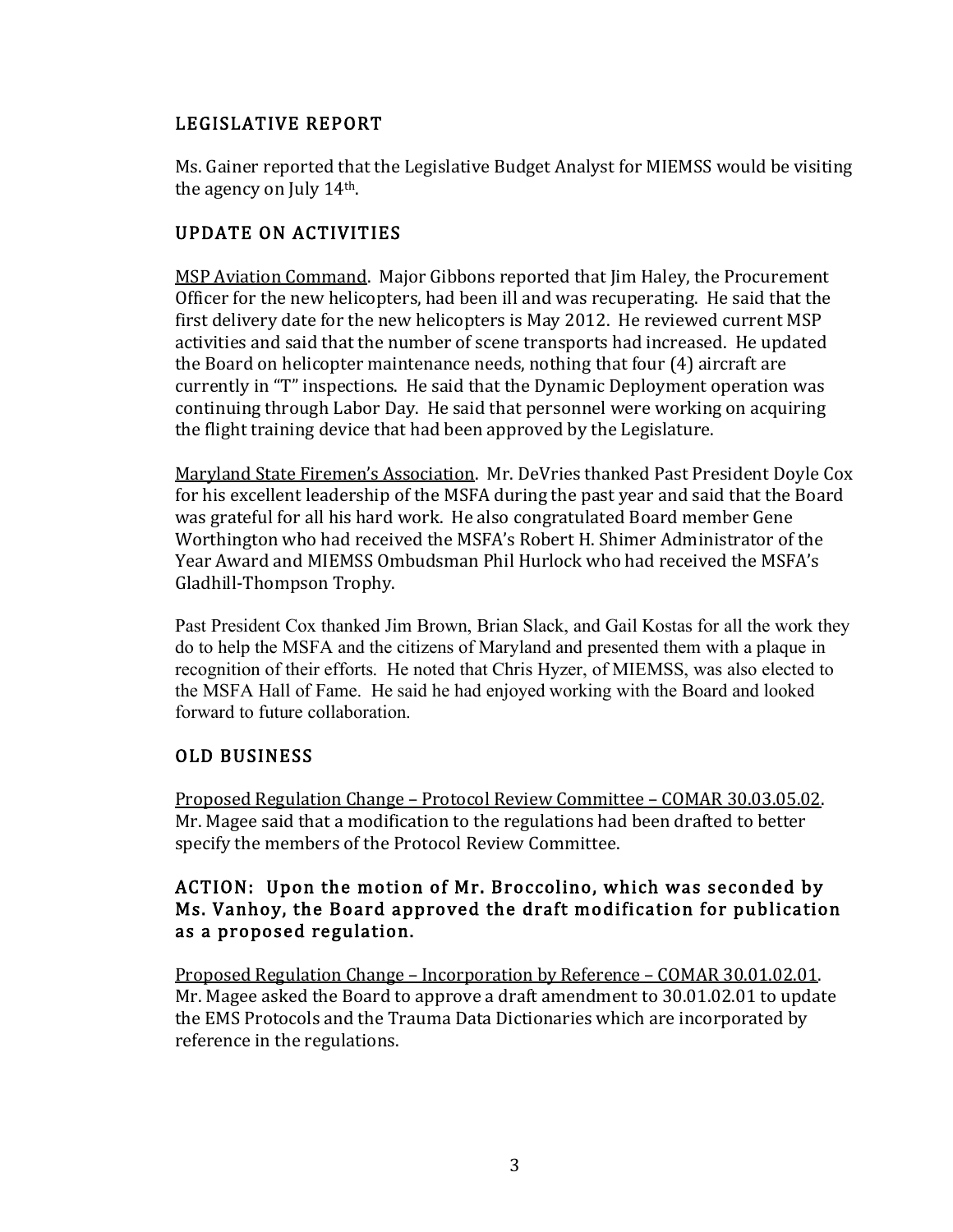## ACTION: Upon the motion of Mr. Broccolino, which was seconded by Ms. Vanhoy, the Board approved the draft amendment for publication as a proposed regulation.

Criminal Background Checks – Update on Pilot Study. Mr. Shaefer said that MIEMSS had undertaken a pilot study to determine the necessity of conducting criminal background checks. He said that the study consisted of a retrospective review of initial and renewal certifications / licensures in 2010. Of the 2,602 individuals reviewed, 60 had criminal backgrounds, 20 of whom had reported such to MIEMSS. Of the 40 individuals who did not report, the Incident Review Committee decided to issue complaints in 11 of the cases; the remaining 23 were determined not to require further action. Mr. Schaefer said that the pilot project took about 240 staff hours to complete. Dr. Bass said that MIEMSS would include an article in the EMS Newsletter informing providers that, going forward, MIEMSS will be conducting such checks for initial and renewal certifications / licenses.

# **NEW BUSINESS**

Proposed Changes to AED Public Access Regulations – COMAR 30.06.03.01. Dr. Alcorta and Ms. Sette presented draft changes to the AED Public Access Regulations. They explained that the current protocol very specifically describes the procedures to be followed for lay AED use. The draft change, however, would simplify the protocol for layperson AED use to provide that the individual should follow the machine prompts and their training. They said that the draft was in alignment with national guidelines.

## ACTION: Upon the motion of Ms. Vanhoy, which was seconded by Dr. Kalish, the Board approved publication of the draft as a proposed regulation.

EMS Protocol Change – Approved Cardiac Interventional Centers. Mr. Kelley asked the Board to approve the addition of the list of designated Cardiac Interventional Centers to the 2011 Maryland Medical Protocols.

#### ACTION: Upon the motion of Dr. Westerband, which was seconded by Ms. Showalter, the Board approved the addition of the approved Cardiac Interventional Centers to the Maryland Medical Protocols for EMS Providers.

<u>EMS Protocol Change – DNR / MOLST</u>. Dr. Alcorta explained that the new MOLST (Medical Orders for Life-Sustaining Treatment) form goes into effect on October 1, 2011, and can be accepted in lieu of the EMS/DNR form. He asked the Board to approve draft changes to the DNR Protocol to include recognition of the Maryland MOLST Form.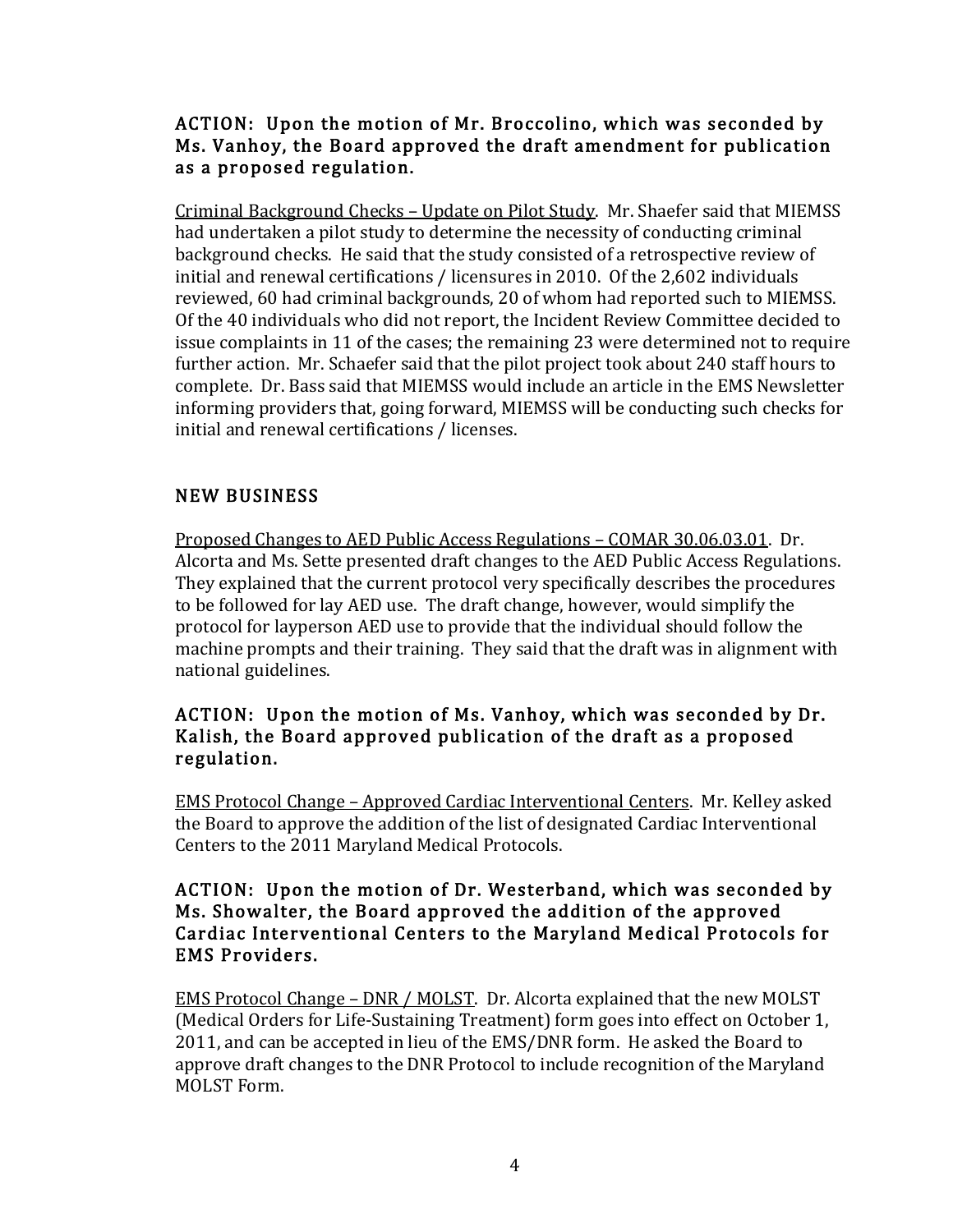## ACTION: Upon the motion of Ms. Showalter, which was seconded by Mr. Broccolino, the Board approved the draft changes to the DNR Protocol to include recognition of the Maryland MOLST Form.

Mr. DeVries announced that the Board would be retiring to Executive Session, after which it would reconvene in Open Session.

# ACTION: Upon the motion of Mr. Broccolino, which was seconded by Ms. Vanhoy, the Board adjourned to Executive Session.

The purpose of the closed session was to carry out administrative functions under State Government Article  $\S10-502(b)$ , to obtain legal advice from counsel under State Government Article § 10-508 (a) (7), and to discuss certain site reviews and maintain certain records and information in confidence as required by Health Occupations Article §14-506 (b) under State Government Article § 10-508(a) (13).

The closed session was attended by:

**Board Members Present**: Donald L. DeVries, Esq., Chairman; Vic Broccolino; David Hexter, M.D.; Murray Kalish, M.D.; Robert Maloney; Dean Albert Reece, M.D., Ph.D.; Sally Showalter; Mary Alice Vanhoy, R.N.; Dany Westerband, M.D.; Gene Worthington.

**Board Members Absent**: David Fowler, M.D.

#### Others Present:

MIEMSS: Dr. Bass; Dr. Alcorta; Ms. Aycock; Mr. Fiackos; Ms. Gainer; Mr. Hawthorne; Ms. Myers; Ms. Oliveira; Mr. Schaefer.

OAG: Mr. Magee; Ms. Sette.

The Board approved the closed session minutes from the May 10, 2011, meeting.

The Board considered nominations to fill a vacancy on the Statewide EMS Advisory Council.

The Board was provided information regarding various EMS provider education programs.

The Board considered provider disciplinary cases.

# The Board reconvened into Open Session at 11:25 a.m.